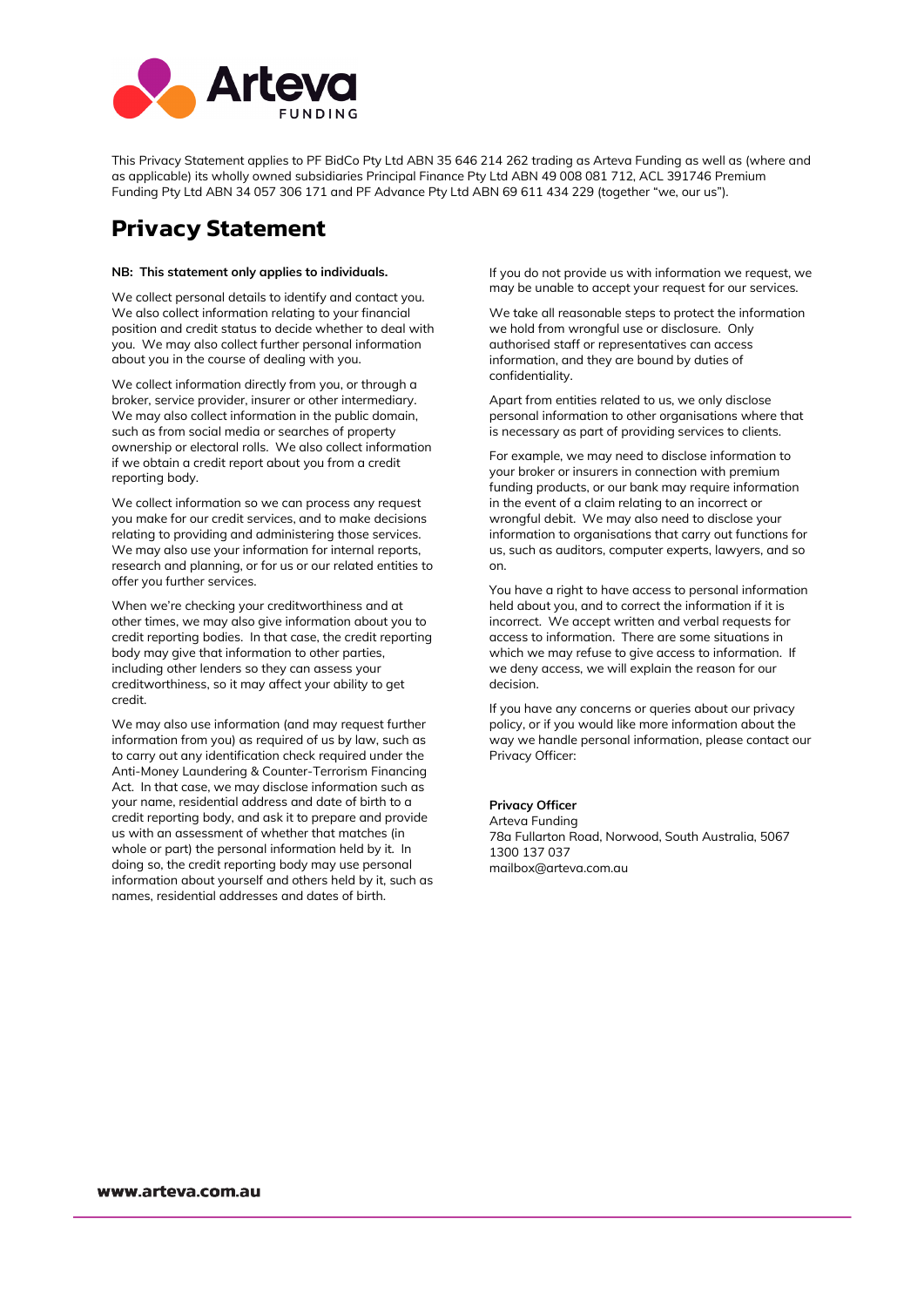

This Privacy Policy applies to PF BidCo Pty Ltd ABN 35 646 214 262 trading as Arteva Funding as well as (where and as applicable) its wholly owned subsidiaries Principal Finance Pty Ltd ABN 49 008 081 712, ACL 391746, Premium Funding Pty Ltd ABN 34 057 306 171 and PF Advance Pty Ltd ABN 69 611 434 229 (together "we, our us").

# **Privacy Policy**

#### **NB: This policy only applies to individuals.**

**1. Scope**

We understand that privacy is important. This document sets out how we collect, protect and use the individual's personal information.

- **2. Collection**
	- 2.1. We only collect personal information which is necessary. We do not collect more information than is required to provide appropriate financial services to clients and to appropriately administer those services.
	- 2.2. We collect personal details to identify and contact individuals, such as names, addresses, emails, phone numbers and dates of birth. We also collect information relating to their financial position and credit status.
	- 2.3. When collecting information over the phone, we inform the individual:
		- 2.3.1. We are bound by the Privacy Act;
		- 2.3.2. Personal information is collected in order to provide services to our clients;
		- 2.3.3. Under the Australian Privacy Principles, individuals have a right to have access to personal information held about them.
	- 2.4. We collect information directly from the individual where possible (i.e. in preference to collection from a third party). We may also collect information through a broker, service provider, insurer or other intermediary. We may also collect information in the public domain, such as from social media or searches of property ownership or electoral rolls. We also collect information if we obtain a credit report about a client from a credit reporting body. If an individual e-mails us using the link on our web site, we record their e-mail address and other details for the purpose of responding to their e-mail.
	- 2.5. We may collect sensitive information (refer to 11. Sensitive Information).
- **3. Use and Disclosure**
	- 3.1. We only use personal information for the purpose for which it was collected. The primary purpose of collection is to enable us to make business decisions, and to enter into and administer business transactions, and for internal business purposes, and to carry out

any AML-CTF checks required by law in connection with providing a financial service.

- 3.2. We may also use personal information for related purposes which are within the reasonable expectations of the individual. This includes sending information to insurance brokers and insurers in relation to premium funding, and service providers in relation to fee funding, and vendors of equipment and finance brokers in relation to equipment finance.
- 3.3. We may also use personal information to check a person's identity or creditworthiness and, for that purpose, give information about the person to a credit reporting body. Or we may need to disclose personal information because our bank requires it to process any claim you make relating to an incorrect or wrongful debit.

We also disclose personal information to bankers, creditors, factors and asset securitisers (on a confidential basis) for the purposes of funding our activities.

- 3.4. We may use Google Analytics to track activity on our website, and to collect and store certain information. We do this to monitor and analyse the use of our website, so that we can improve it so that it best suits the needs of clients and potential clients. These tracking technologies transmit website traffic data to Google servers that may be located outside of Australia. By using our website, you consent to the processing of data about you for the purpose described above, and in the way described in Google's Privacy Policy, which is available at https://policies.google.com/privacy. Tracking technologies used may include web cookies, flash cookies and web beacons. These technologies are fully explained by searching those terms at www.wikipedia.org. You can instruct your browser to refuse web cookies, and you can block flash cookies in the way explained on its Wikipedia page. Or you can opt out of Google Analytics altogether by using their opt-out service at https://tools.google.com/dlpage/gaoptout. If you do any of these things, you may then be unable to use some of our website services.
- 3.5. We may also use information to offer a person further services such as further finance or other products, but only products of ours or a related body corporate of ours (as that term is defined in the Corporations

## www.arteva.com.au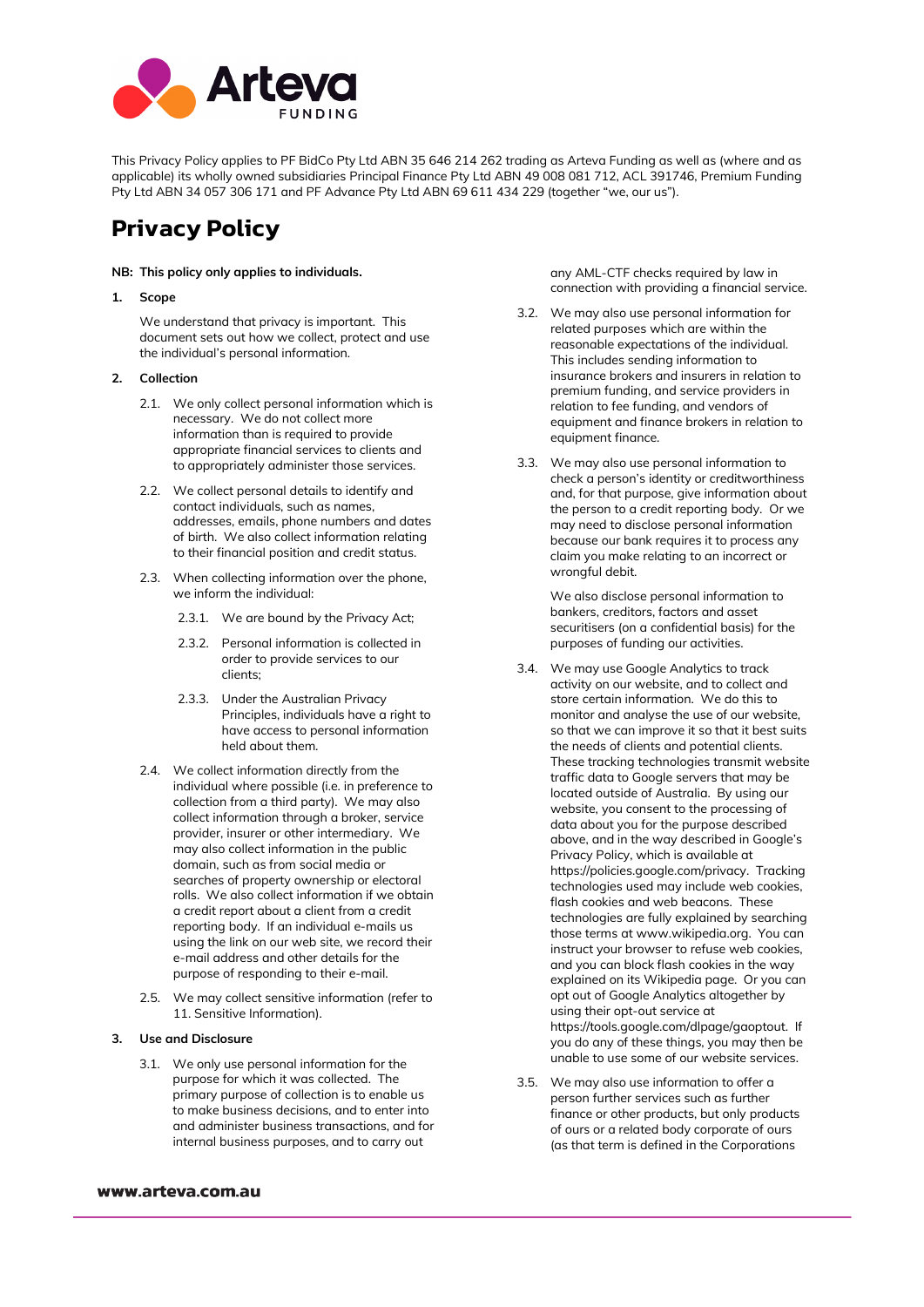

Act). We do not ordinarily send out marketing material but, if we do, we always give the individual the opportunity to "optout" of receiving future material.

- 3.6. We do not sell your information. Nor do we provide it to any other person, other than in the ordinary course of our business of providing financial services, or as outlined in the preceding sub-clauses, or except to a related body corporate but then only for the limited purpose mentioned in the preceding sub-clause.
- 3.7. We only use sensitive information as set out in "11. Sensitive Information" below.
- 3.8. We obtain our clients' consent to use their name or photograph, or other details which identify them, in any publication or marketing material which we produce.

#### **4. Data Quality**

- 4.1. We take steps to ensure that the information we collect is accurate, complete and up to date. For example, we ensure that names are spelt correctly at the time of collection.
- 4.2. We give individuals the opportunity to correct their personal information online via our website, and also via written request or verbally.
- 4.3. When we are informed that information is incorrect, we ensure that it is appropriately corrected or updated immediately.
- 4.4. If an individual chooses to opt-out of receiving marketing material, we ensure that their name is removed from our mailing list.

## **5. Data Security**

- 5.1. We take steps to ensure that information is protected from misuse, loss and unauthorised access by:
	- 5.1.1. Conducting training of all personnel in matters relating to privacy of personal information during initial induction and annually thereafter;
	- 5.1.2. Using computer passwords for access to our computer network;
	- 5.1.3. Keeping hard copy records and electronic backups secure on and off-site;
	- 5.1.4. Shredding waste paper which may include personal information;
	- 5.1.5. Completing annual assessments and audits of IT, physical security and risk management.
- 5.2. We destroy our files when they are no longer required. Most files are destroyed after 7

years. Otherwise, we only keep files if there is a legal requirement to do so.

#### **6. Openness**

- 6.1. We have a Privacy Statement which we make available on request to anyone who asks. (The statement is a summary of this policy).
- 6.2. We display our Privacy Statement on our website.
- 6.3. On request, we inform individuals of the types of personal information we hold, and how we use and disclose it. All staff can answer general queries in relation to the type of information we hold. For example, "We hold names and contact details for clients and other parties, as well as other information which we require to make business decisions and enter into business transactions". If an individual wishes to have access to specific personal information, refer to "7. Access & Correction" below.

## **7. Access & Correction**

- 7.1. On request, we give individuals access to information held about them. However, we will not give access in the following circumstances:
	- 7.1.1. The request for access is frivolous or vexatious.
	- 7.1.2. Providing access would have an unreasonable impact on the privacy of another individual. In this case, we may give access to parts of the information which do not identify another individual.
	- 7.1.3. Providing access would prejudice negotiations with the individual.
	- 7.1.4. The information relates to existing or anticipated legal proceedings between us and the individual, and the information would not be accessible through discovery.
	- 7.1.5. Providing access would be unlawful – or denying access is required or authorised by law, such as under AML-CTF laws.
	- 7.1.6. Providing access would reveal a commercially sensitive decisionmaking process. In this case, we will give an explanation of the information without revealing the sensitive information.

Further, information which is confidential will not be disclosed to anyone other than the individual concerned unless the individual consents.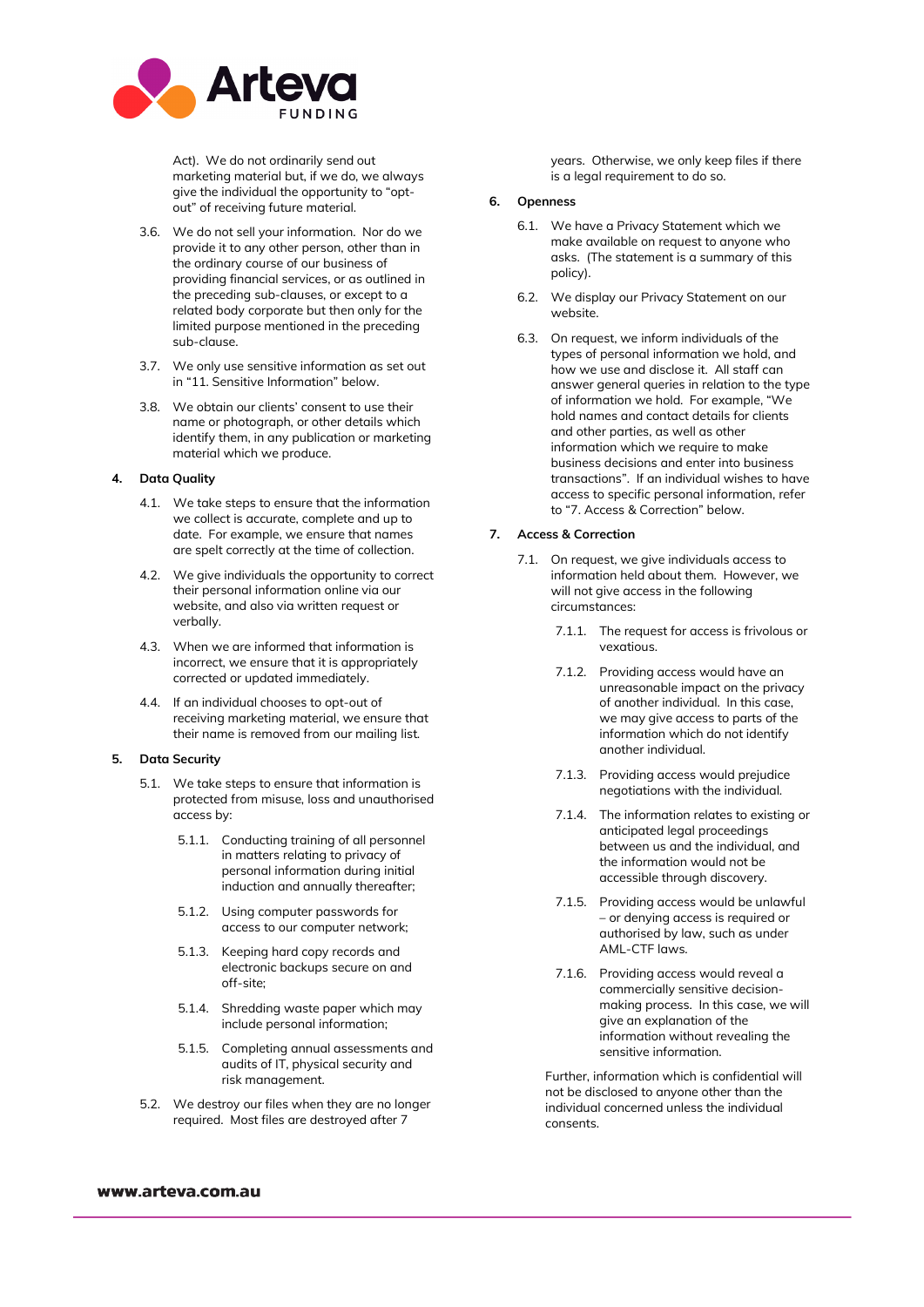

- 7.2. We accept written and verbal requests for access. All requests are addressed by our trained personnel, who are bound by duties of confidentiality. There is no charge for making a request for access, but we may impose an administrative charge for providing access, depending on the amount of material to be copied.
- 7.3. In general, we respond to requests for access within 14 days of receipt of the request.
- 7.4. If we deny access, we will give a written explanation of the reason for our decision.
- 7.5. We may require the individual to provide proof of their identity before we release information to them.
- 7.6. If an individual establishes that personal information about them is incorrect, we will correct the information immediately.
- 7.7. If we do not agree that information is incorrect, we may allow the individual to make a statement in relation to the information and include this statement on our file.

### **8. Identifiers**

We may use government identifiers to identify individuals. However, we only use these (such as passport numbers, tax file numbers and Medicare numbers) as required in the ordinary course of our business.

#### **9. Anonymity**

If appropriate, we allow individuals to remain anonymous. This is limited to general inquiries about the firm and the services it provides but, if any price is quoted, we record a name, address and phone number.

#### **10. Trans border Data Flows**

- 10.1. We do not disclose information overseas other than in the ordinary course of our business.
- 10.2. If we do disclose information overseas in other circumstances, we will take steps to ensure that the recipient of the information will apply privacy rules similar to the Australian Privacy Principles.

### **11. Sensitive Information**

11.1. Sensitive information is information about a person's racial or ethnic origin, political opinions, membership of a political association, religious beliefs or affiliations, philosophical beliefs, membership of a professional or trade association or trade union, sexual preferences or practices, criminal record, health information, genetic or biometric information.

- 11.2. We do not collect sensitive information unless it is health information collected in connection with a hardship application, or otherwise necessary for us to provide appropriate services to our clients.
- 11.3. If we collect sensitive information, we will ensure that the individual consents to the collection and is aware of the intended use of the information. Usually, consent can be implied from the circumstances, but where possible we will obtain express consent.

#### **12. Identification of Clients**

Due to the Privacy Act, it is necessary for us to identify that we are dealing with the client prior to divulging any personal information. The following details can be requested by our trained personnel:

- 12.1. Agreement Number
- 12.2. Full name of caller
- 12.3. Address
- 12.4. Mobile or home phone number.

#### **13. Complaints Procedure**

- 13.1. All privacy related complaints should be referred to the Privacy Officer.
- 13.2. Where possible, we request the individual to provide details of their complaint in writing.
- 13.3. We acknowledge the individual's complaint in writing within 5 business days.
- 13.4. We respond to the complaint in writing within 21 days of the complaint.
- 13.5. Details of the nature of complaints (without any personally identifying details) are recorded for use in future privacy audits.
- 13.6. If you are dissatisfied with the outcome of your complaint to our Privacy Officer, you can make a complaint to the Privacy Commissioner at the Office of the Australian Information Commissioner, by phoning 1300 363 992, by emailing [enquiries@oaic.gov.au,](mailto:enquiries@oaic.gov.au) or online a[t www.oaic.gov.au.](http://www.oaic.gov.au/)

## **14. Contact**

If a client has any questions, comments or requests regarding this Privacy Policy or our processing of the client's information, please contact:

## **Privacy Officer**

Arteva Funding 78a Fullarton Road Norwood, South Australia, 5067 1300 137 037 info@arteva.com.au